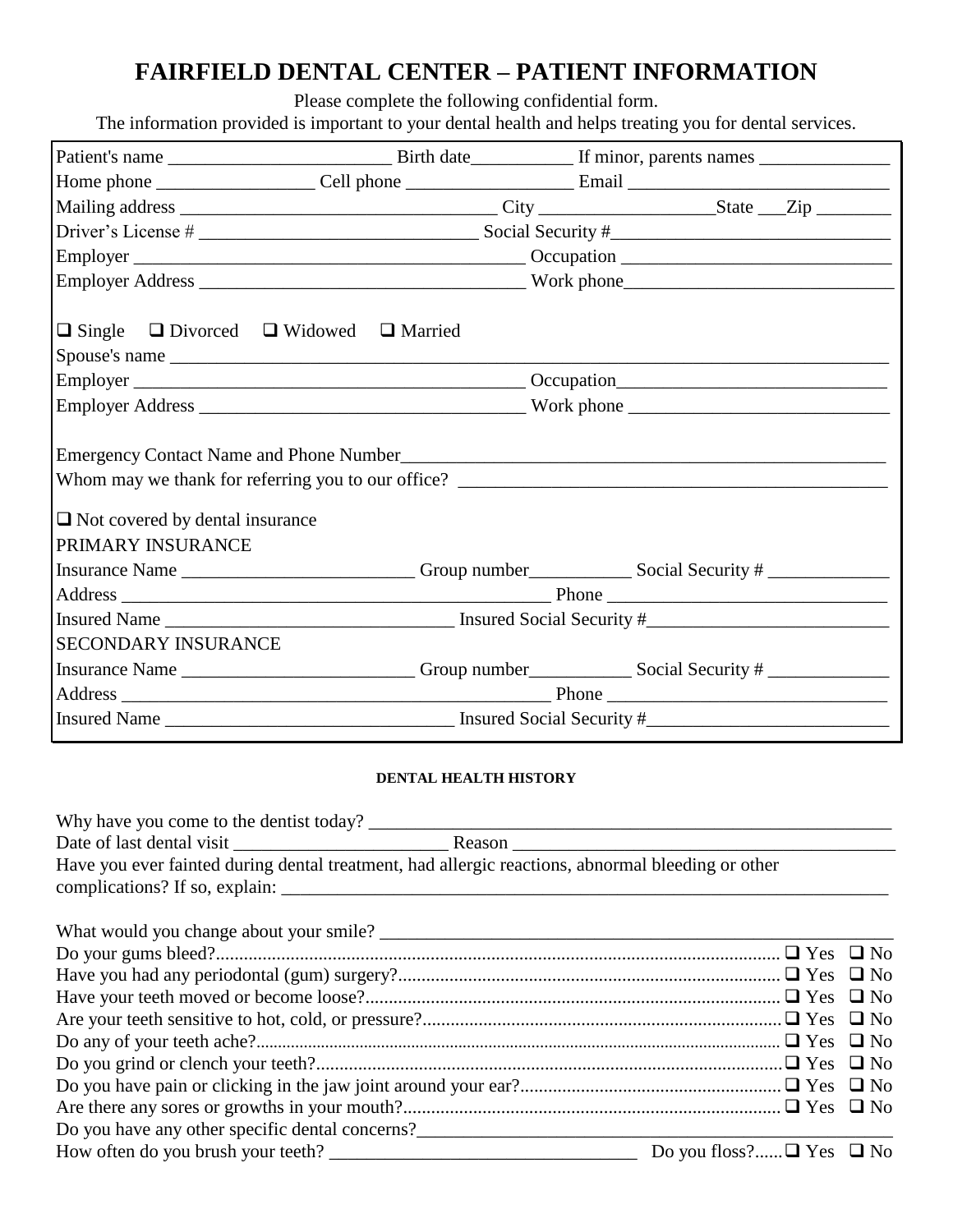# **MEDICAL HEALTH HISTORY**

| Date of last visit to physician and reason_                                |                                                     |  |
|----------------------------------------------------------------------------|-----------------------------------------------------|--|
|                                                                            | <u> 1989 - Johann Barbara, martxa alemaniar arg</u> |  |
|                                                                            |                                                     |  |
| Check if you have/had any of the following                                 | Are you allergic to or have you reacted adversely   |  |
| Cancer or tumor<br>O.                                                      | to any of the following?                            |  |
| Radiation treatment                                                        | $\Box$ Latex materials                              |  |
| Heart ailment or angina<br>□                                               | Penicillin<br>$\Box$                                |  |
| Heart murmur, mitral valve prolapse, heart<br>o.                           | Clindamycin<br>$\Box$                               |  |
| defect                                                                     | Erythromycin<br>$\Box$                              |  |
| Rheumatic fever or rheumatic heart disease<br>□                            | Local anesthetics ("Novocain")<br>$\Box$            |  |
| Artificial joint or valve<br>$\Box$                                        | Narcotic pain medications<br>$\Box$                 |  |
| High blood pressure<br>$\Box$                                              | Sulfa drugs<br>$\Box$                               |  |
| Low blood pressure<br>$\Box$                                               | Barbiturates, sedatives, sleeping pills<br>$\Box$   |  |
| Pacemaker<br>$\Box$                                                        | Aspirin<br>$\Box$                                   |  |
| Tuberculosis or other lung or breathing<br>□                               | Other:<br>$\Box$                                    |  |
| problems                                                                   |                                                     |  |
| Kidney disease or dialysis<br>$\Box$                                       | Are you using or taking any of the following?       |  |
| Glaucoma<br>$\Box$                                                         | Aspirin<br>$\Box$                                   |  |
| Hepatitis or other liver disease<br>$\Box$                                 | Anticoagulants (blood thinners)<br>$\Box$           |  |
| Alcoholism<br>$\Box$                                                       | Antibiotics or sulfa drugs<br>$\Box$                |  |
| <b>Blood</b> transfusion<br>$\Box$                                         | High blood pressure medicine<br>$\Box$              |  |
| Diabetes<br>$\Box$                                                         | Antidepressants or tranquilizers<br>$\Box$          |  |
| Neurologic condition<br>□                                                  | Insulin or other diabetes drug<br>$\Box$            |  |
| Epilepsy, seizures, or fainting spell<br>$\Box$                            | Nitroglycerin<br>$\Box$                             |  |
| Emotional/psychological condition<br>$\Box$                                | Cortisone or other steroids<br>$\Box$               |  |
| Arthritis<br>$\Box$                                                        | <b>Inhalers</b><br>$\Box$                           |  |
| Any autoimmune disease<br>$\Box$                                           | Osteoporosis medicine (bone density)<br>$\Box$      |  |
| Herpes or cold sores<br>□                                                  |                                                     |  |
| AIDS or HIV positive<br>$\Box$<br>Migraine headaches or frequent headaches | List all medications you are taking below:          |  |
| □<br>Anemia or blood disorders                                             |                                                     |  |
| $\Box$                                                                     |                                                     |  |
| Abnormal bleeding after extractions, surgery,<br>$\Box$                    |                                                     |  |
| or trauma<br>Hayfever or sinus trouble<br>□                                |                                                     |  |
| Stroke<br>$\Box$                                                           |                                                     |  |
| Asthma<br>□                                                                |                                                     |  |
| Emphysema<br>□                                                             | Women:                                              |  |
|                                                                            | $\Box$ May be pregnant                              |  |
|                                                                            | Expected delivery date:                             |  |
| Do you smoke or use chewing tobacco?                                       | Taking hormones or birth control pills<br>$\Box$    |  |
| $\Box$ Yes $\Box$ No                                                       | (some medications decrease their                    |  |
| Have you ever had any surgery (list)?                                      | effectiveness)                                      |  |
| $\Box$ Yes $\Box$ No                                                       | Do you have any other medical conditions or         |  |
|                                                                            |                                                     |  |

\_\_\_\_\_\_\_\_\_\_\_\_\_\_\_\_\_\_\_\_\_\_\_\_\_\_\_\_\_\_\_\_\_\_\_\_\_\_\_\_\_\_\_\_\_\_\_\_\_\_\_\_\_\_\_\_\_\_\_\_\_\_\_\_\_\_\_\_\_\_\_\_\_\_\_\_\_\_\_\_\_\_\_\_\_\_\_\_\_\_\_\_ I understand that the information that I have given today is correct to the best of my knowledge. I also understand that this information will be held in the strictest confidence and it is **my responsibility to inform the office of any changes to my medical status or dental insurance as soon as possible**. I authorize the dental staff to perform any necessary dental service with my informed consent. I understand that **I am responsible for the entire bill even if I have dental insurance**. Permission to release information: I grant the right to the staff of FAIRFIELD DENTAL CENTER to release health information obtained from me and information about my dental treatment to third-party payers and/or other health practitioners.

Patient signature (or parent) \_\_\_\_\_\_\_\_\_\_\_\_\_\_\_\_\_\_\_\_\_\_\_\_\_\_\_\_\_\_ Date \_\_\_\_\_\_\_\_\_\_\_\_\_\_\_\_\_\_

\_\_\_\_\_\_\_\_\_\_\_\_\_\_\_\_\_\_\_\_\_\_\_\_\_\_\_\_\_\_\_\_\_\_\_\_\_\_\_ \_\_\_\_\_\_\_\_\_\_\_\_\_\_\_\_\_\_\_\_\_\_\_\_\_\_\_\_\_\_\_\_\_\_\_\_\_\_\_

\_\_\_\_\_\_\_\_\_\_\_\_\_\_\_\_\_\_\_\_\_\_\_\_\_\_\_\_\_\_\_\_\_\_\_\_\_\_\_ \_\_\_\_\_\_\_\_\_\_\_\_\_\_\_\_\_\_\_\_\_\_\_\_\_\_\_\_\_\_\_\_\_\_\_\_\_\_\_

problems not listed above?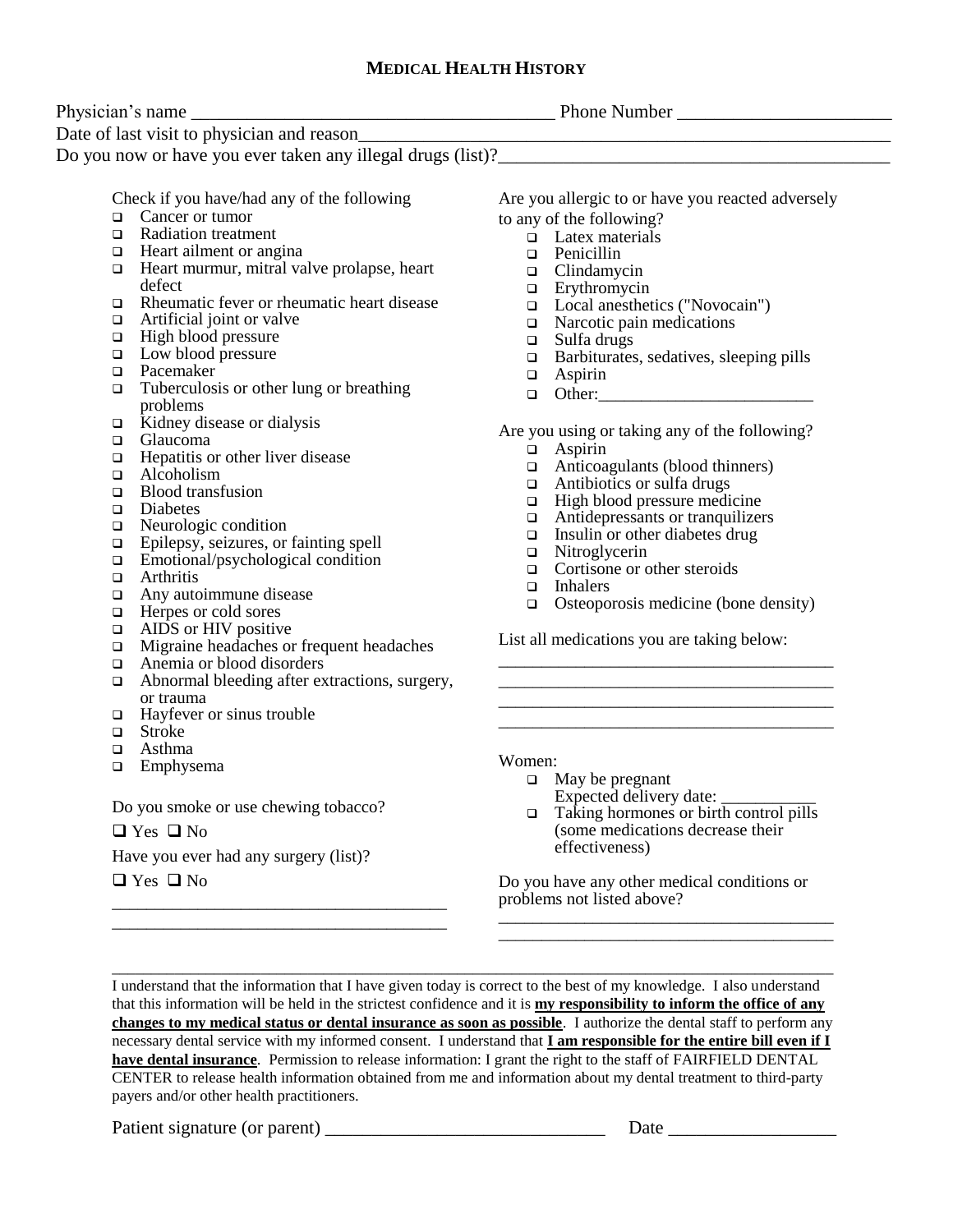Dentist signature \_\_\_\_\_\_\_\_\_\_\_\_\_\_\_\_\_\_\_\_\_\_\_\_\_\_\_\_\_\_\_\_\_\_\_\_\_\_\_ Date \_\_\_\_\_\_\_\_\_\_\_\_\_\_\_\_\_\_

#### **PATIENT CONSENT FORM**

FAIRFIELD DENTAL CENTER 271 RT 46 WEST SUITE-D-108 FAIRFIELD NJ 07004 Phone: (973) 227-1414 Fax: (973) 227-2322

I understand that under the Health Insurance & Portability & Accountability Act of 1996 (HIPAA), I have certain rights to privacy regarding my protected dental and health information. I understand that this information can and will be used to:

- Conduct, plan and direct my treatment and follow-up among the multiple healthcare providers who may be involved in that treatment directly and indirectly
- Obtain payment from third party payers
- Conduct normal healthcare operations such as quality assessments and physician certifications

I have been informed by you of your *Notice of Privacy Practices* containing a more complete description of the uses and disclosures of my dental/health information. I have been given the right to review such *Notice of Privacy Practices* prior to signing this consent. I understand that this organization has the right to change its *Notice of Privacy Practices* from time to time and that I may contact this organization at any time at the address above to obtain a current copy of the *Notice of Privacy Practices*.

I understand that I may request in writing that you restrict how my private information is used or disclosed to carry out treatment, payment or dental/healthcare operation. I also understand you are not required to agree to my requested restrictions, but if you do agree then you are bound to abide by such restrictions.

I understand that I may revoke this consent in writing at any time, except to the extent that you have taken action relying on this consent.

Patient Name \_\_\_\_\_\_\_\_\_\_\_\_\_\_\_\_\_\_\_\_\_\_\_\_\_\_\_\_\_\_\_\_\_\_\_\_\_\_\_\_\_\_\_\_\_\_\_\_\_

Patient Signature \_\_\_\_\_\_\_\_\_\_\_\_\_\_\_\_\_\_\_\_\_\_\_\_\_\_\_\_\_\_\_\_\_\_\_\_\_\_\_\_\_\_\_\_\_\_

Relationship to Patient

Date  $\Box$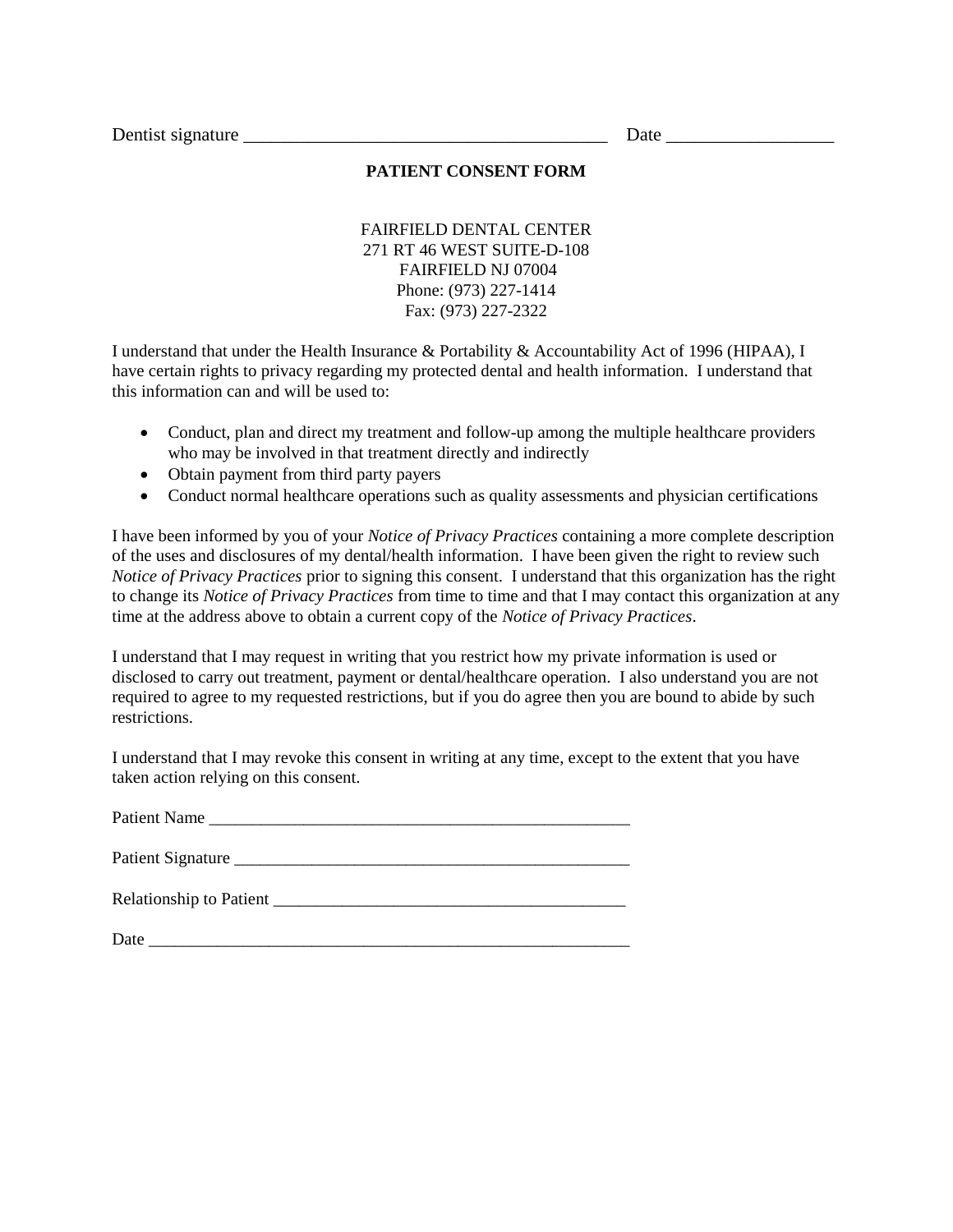## **FAIRFIELD DENTAL CENTER - NOTICE OF PRIVACY PRACTICES**

## THIS NOTICE DESCRIBES HOW MEDICAL/DENTAL INFORMATION ABOUT YOU MAY BE USED AND DISCLOSED AND HOW YOU CAN GET ACCESS TO THIS INFORMATION. PLEASE REVIEW IT CAREFULLY.

The Health Insurance and Portability & Accountability Act of 1996 (HIPPA) is a federal program that requires that all medical/dental records and other individually identifiable health information used or disclosed by us in any form, whether electronically, on paper, or orally, are kept properly confidential. This Act gives you, the patient, significant new rights to understand and control how your health information is used. HIPPA provides penalties for covered entities that misuse personal health information.

As required by HIPPA, we have prepared this explanation of how we are required to maintain the privacy of your health information and how we may use and disclose your health information.

If you sign a Consent Form, we may use and disclose your medical/dental records only for each of the following purposes: treatment, payment, and health care operations. We do not sell patient lists.

- Treatment means providing, coordinating, or managing health care and related services by one or more health care providers. Examples of this would include teeth cleaning services or referrals to other dentists.
- Payment means such activities as obtaining reimbursement for services, confirming coverage, billing or collection activities, and utilization review. An example of this would be sending a bill for your visit to your health insurance company for payment.
- Health care operations include the business aspects of running our practice, such as conducting quality assessment and improvement activities, auditing functions, cost-management analysis, and customer service. An example would be an internal quality assessment review.

We may also create and distribute de-identified health information by removing all references to individually identifiable information.

We may, without prior consent, use or disclose protected health information to carry out treatment, payment, or health care operations in the following circumstances:

- In emergency treatment situations, if we attempt to obtain such consent as soon as reasonably practicable after the delivery of such treatment;
- If we are required by law to treat you, and we attempt to obtain such consent but are unable to obtain such consent; or
- If we attempt to obtain your consent but are unable to do so due to substantial barriers to communicating with you, and we determine that, in or professional judgment, your consent to receive treatment is clearly inferred from the circumstances.

We may contact you to provide appointment reminders or information about treatment alternatives or other health-related benefits and services that may be of interest to you.

Any other uses and disclosures will be made only with your written authorization. You may revoke such authorization in writing and we are required to honor and abide by that written request, except to the extent that we have already taken actions relying on your authorization.